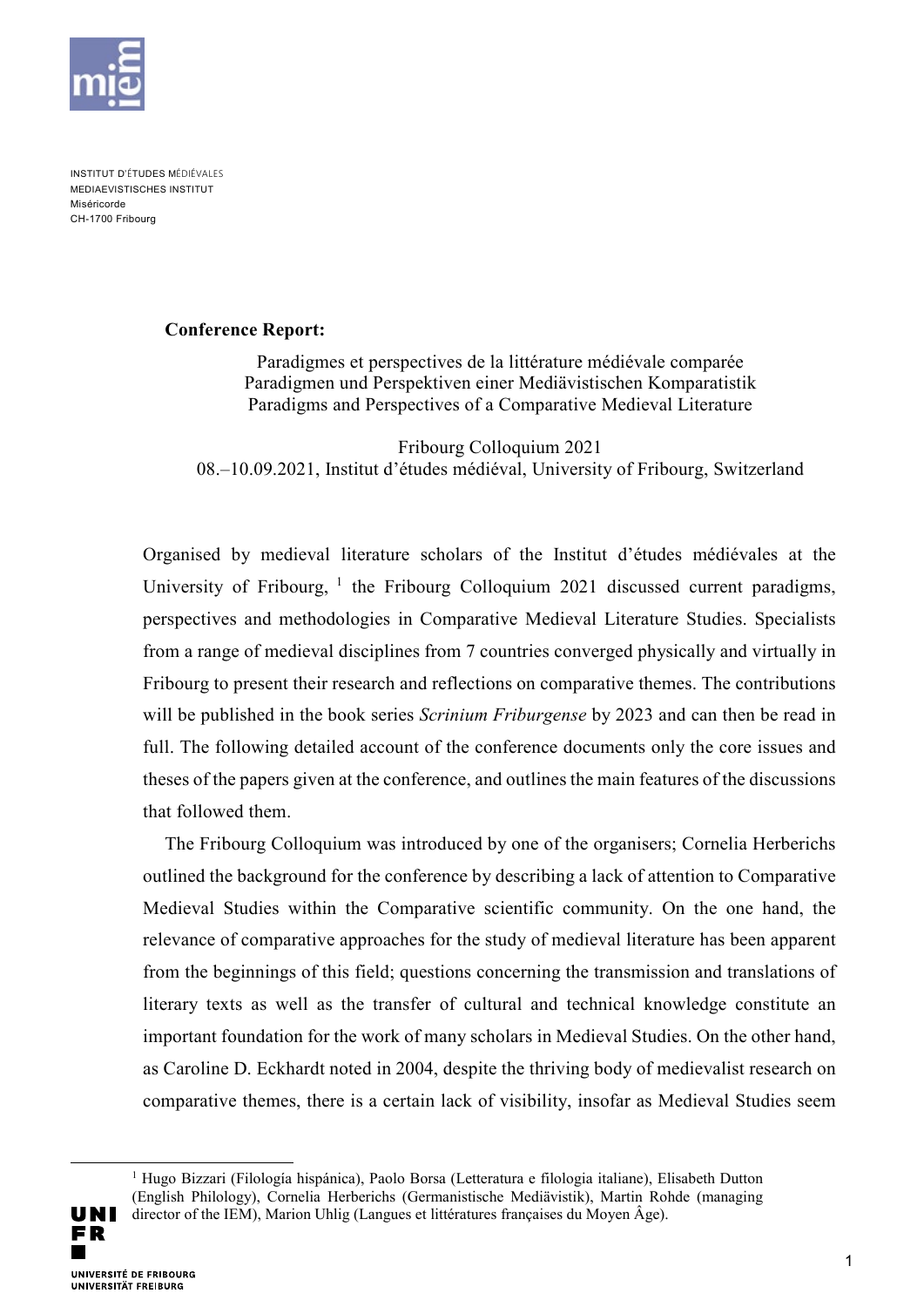

often to be »taking place outside named associations and journals« of the Comparative discipline.<sup>[2](#page-1-0)</sup> One of the reasons that Medieval Comparative Studies are rarely grouped with Comparative Studies could be that, in the twenty-first century, scholars of Comparative Studies see themselves as part of a »presentist discipline«, and are »preoccupied with objects of knowledge and kinds of discourse that entail direct engagement with the social and political issues of our own times«.<sup>[3](#page-1-1)</sup> With reference to the first academic journal devoted to Comparative Literature Studies, the *Acta Comparationis Litteratura Universalis*, founded in 1877, and one of its founding editors, the Hungarian Germanist Hugo Meltzl, Herberichs compared the status of Medieval Studies within the Comparative discipline then and now. In his essay ›Preliminary Tasks of Comparative Literature‹ Meltzl counts the comparative study of medieval literature among the tasks of Comparative Literature as a universalistic »science of the future« (»Zukunftswissenschaft«), and recognizes that research in medieval literary traditions has a significant impact on the understanding of political affairs of his own time. By contrast, today there seems to be little concern about the relevance of Medieval Comparative Studies for current intercultural discourses. One of the aims of the Fribourg Colloquium was to a incite a discussion about the ways in which the study of Medieval Literature, History and Art History can reciprocally motivate reflections on the methodology of General and Comparative Literature and Cultural Studies which are devoted to modernity. Another aim was to promote explicit discussion of the paradigms and perspectives of medievalists' comparative work. This was also to confirm that the historical and cultural peculiarities of the medieval period could contribute decisively to the improvement and differentiation of comparative categories such as *>alterity*, *>historicity*, and a historically differentiated definition of the concept of ›culture‹.

For the organisers, two peculiarities of Medieval History and Literature formed a focal point for the Colloquium's comparative discussions: the first was the materiality and mediality of medieval manuscript culture (Section 1), and the second, the crucial role of the Latin language as a trans-regional *lingua franca* and a driving force for exchange and innovation beyond linguistic borders (Section 2). A third important aspect of the Colloquium

j

<span id="page-1-1"></span><span id="page-1-0"></span><sup>&</sup>lt;sup>2</sup> Caroline D. Eckhardt: Old Fields, New Corn, and Present Ways of Writing about the Past, in: Haun Saussy (ed.): Comparative Literature in an Age of Globalization. The American Comparative Literature Association Report on the State of the Discipline 2004, Baltimore: Johns Hopkins University Press 2006 p. 139–154, p. 140. A similar picture is produced in Ursula Heise (ed.): Futures of Comparative Literature. ACLA State of the Discipline report, Brill: London, New York 2017.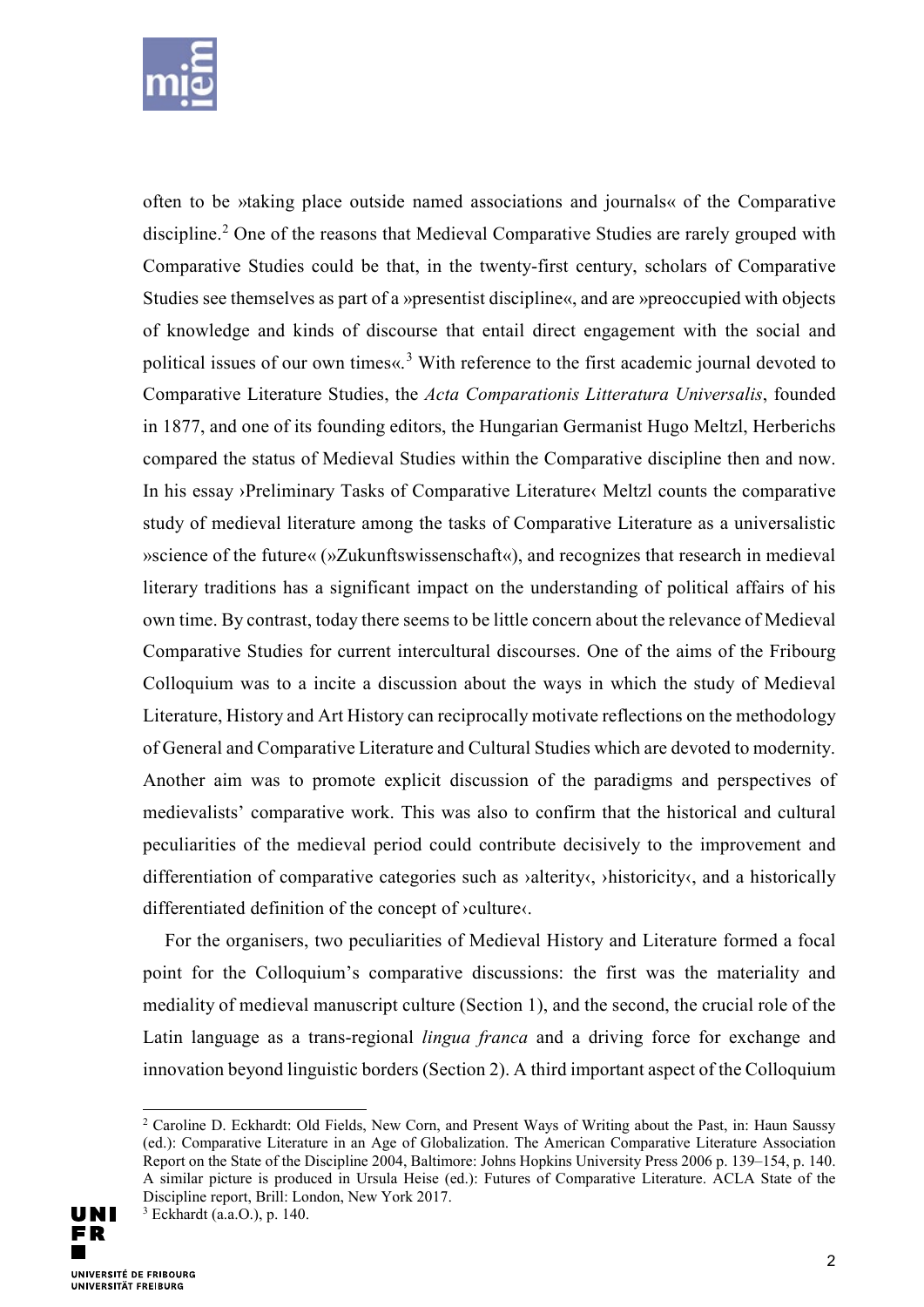

was methodological reflection on Comparative Studies in a historical perspective (Section 3).

In her introduction to the **First Section**, *Codices Compared: Manuscript Cultures from a Comparative Perspective*, **Marion Uhlig** emphasised the importance of material aspects for a Medieval Comparative Literature. Research on literary texts that were transmitted, translated and appropriated across linguistic borders in the Middle Ages cannot be limited to linguistic variation. For Uhlig it is also crucial to include aspects of palaeography and codicology, for example the *mise en page*, text-image relationships, illustration and rubrication techniques etc. Moreover, as Uhlig stated, traces left by manuscript readers could also be fruitful for comparative research. These material aspects can inform us today about the significance of cultural contacts and exchanges in the Middle Ages. Finally, in order to be able to assess linguistic variation as precisely as possible, Uhlig pointed out the necessity for scholars to study the original manuscripts when engaging in Comparative Studies, and not simply work with modern editions.

In his paper **Fabio Zinelli** (Philologie romane, École pratique des hautes études Paris): *Langue et littérature ou ›scripta et littérature‹: un paradigme nouveau pour l'histoire littéraire*, made the case that, unlike in modern times, where the political force of language is related to the ›discourse‹ in the Focaultian sense, for the Middle Ages the *scripta*, thus the spelling and grammar, equates to the discourse. Zinelli discussed on the one hand the different factors creating change in a *scripta*, and on the other hand the stability a *scripta* preserves. For Zinelli, a possible formalisation of the model-/copy relationship is provided by the structuralist concept of Diasystème, which serves to describe linguistic variance concerning two closely related languages. In the medieval continuum of romance languages, Zinelli used the concept of ›translation zones‹ (Emily Apter) to focus on two main linguistic and cultural borders: the moving frontier of the Mediterranean and the geopolitical border between Catalonia and the Languedoc. He illustrated his claim that in medieval culture *scripta* and *discours* were inseparable with various case studies, among others focussing on the transmission of the *Histoire ancienne*, the formation of cyclical narrative structures such as the *Tristan en prose*, and the transmission of religious literature in the networks of communities or religious orders within the discursive continuum of the Catalan-Occitan *scripta.* – The **discussion** took up the question of further possible common issues between linguistic and literary studies in a comparative perspective, the possible role of the concept

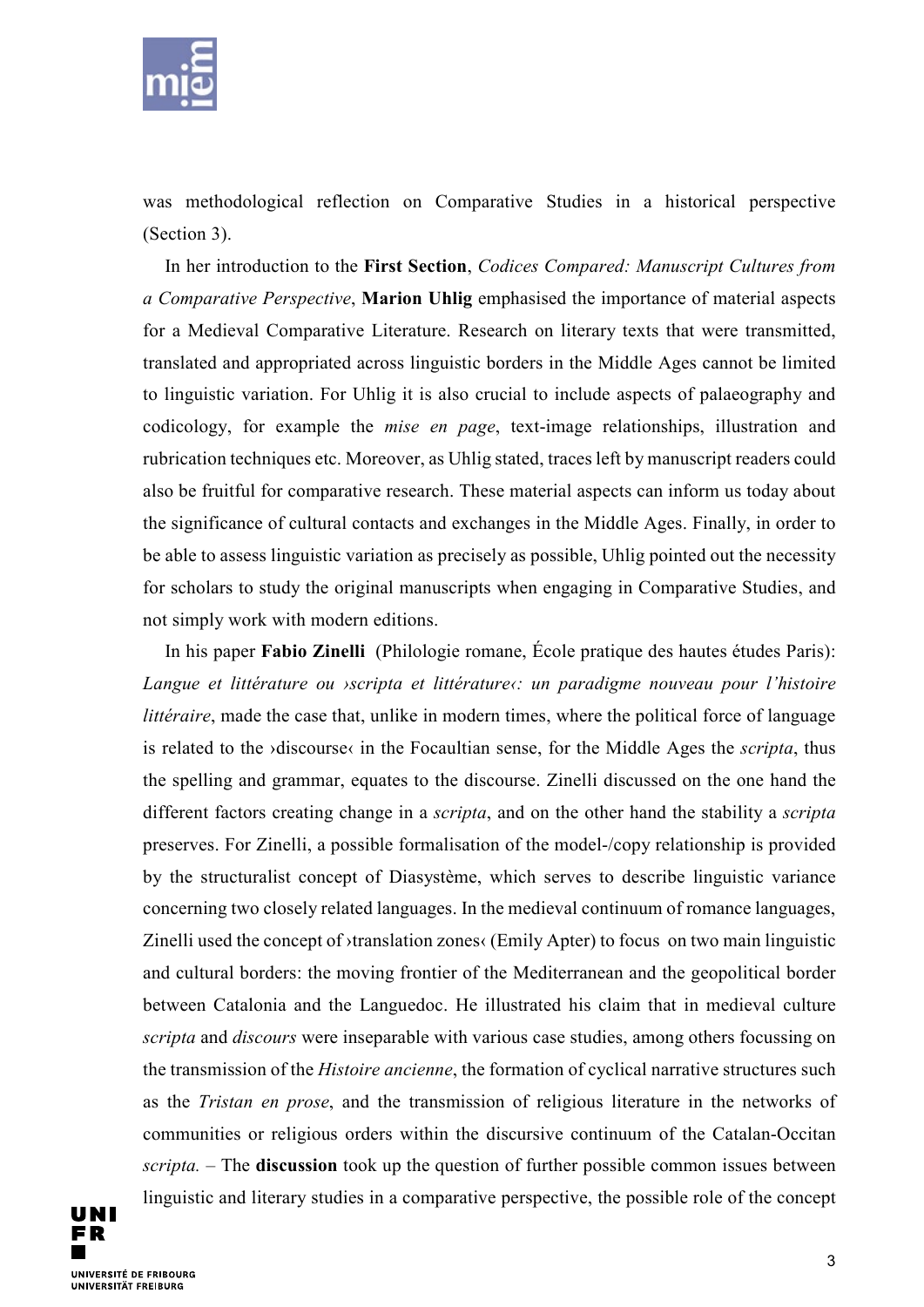

of Diasystème for constructing stemmas of manuscripts, and the significance of linguistically mixed *scriptae*. Concerning the need for a precise terminology, the boundary between ›dialects‹ and ›languages‹, and the concept of a ›standard language‹ in the Middle Ages were questioned. The question was also raised whether and in relation to which stage of the fabrication of a manuscript one could speak of a ›koiné‹ in regard to medieval *scripta*.

**Stefan Abel** (Germanistische Mediävistik, Universität Bern), *Paläographische Zugänge zu den altfranzösischen Vorlagen von Wolframs Parzival*, demonstrated the importance of taking into account codicological aspects when aiming to identify the written source of an adaptation of a literary text. Using the example of Wolfram von Eschenbach's *Parzival* (*c*. 1200), a German adaptation of the unfinished *Conte du Graal* by Chrétien de Troyes and of parts of the *Première Continuation*, Abel discussed how palaeographic and codicological observations can support the arguments of textual equivalence. Whereas up to now researchers in the field of German Studies had mainly considered content-related, motivic and linguistic criteria for identifying the source manuscript, Abel expanded the field of research by examining palaeographical indications. The use of capitals at the beginning of verses, certain abbreviations and the use of lombards etc. in a manuscript source may have had an influence on the manuscript design of an adapted version in another language. - In the **discussion**, possible models of how authors, translators and *scriptoria* may have interacted in the adaptation processes of written sources were discussed. From a comparative perspective, Abel's argument also raised further questions about the cultural specificity of concepts and models such as authorship and adaptation.

The paper of **Darwin Smith** (Littérature et histoire médiévale, LAMOP – Université Paris 1 Panthéon-Sorbonne), *Le théâtre ›médiéval‹ en ›France‹: ce que disent les manuscrits*, explored characteristics of French medieval play manuscripts. At first Smith drew attention to textual repetitions that were indicated by *marginalia* in the manuscripts. Smith posited that this practice of repetition had parallels in the liturgy, where repeating a phrase or a chant with slight variation can intensify the words expressed. Studying this textual specificity in French play manuscripts, as for example in the *Ystoire de la destruccion de Troyes le Grant* by Jacques Milet, could help explain analogous phenomena in German play scripts, as Smith illustrated comparatively with the example of a textual repetition in the *Donaueschinger Passionsspiel*. Finally, in his lecture Smith analysed the performative function of the so-called *crochets alinéaires*, a kind of stage direction written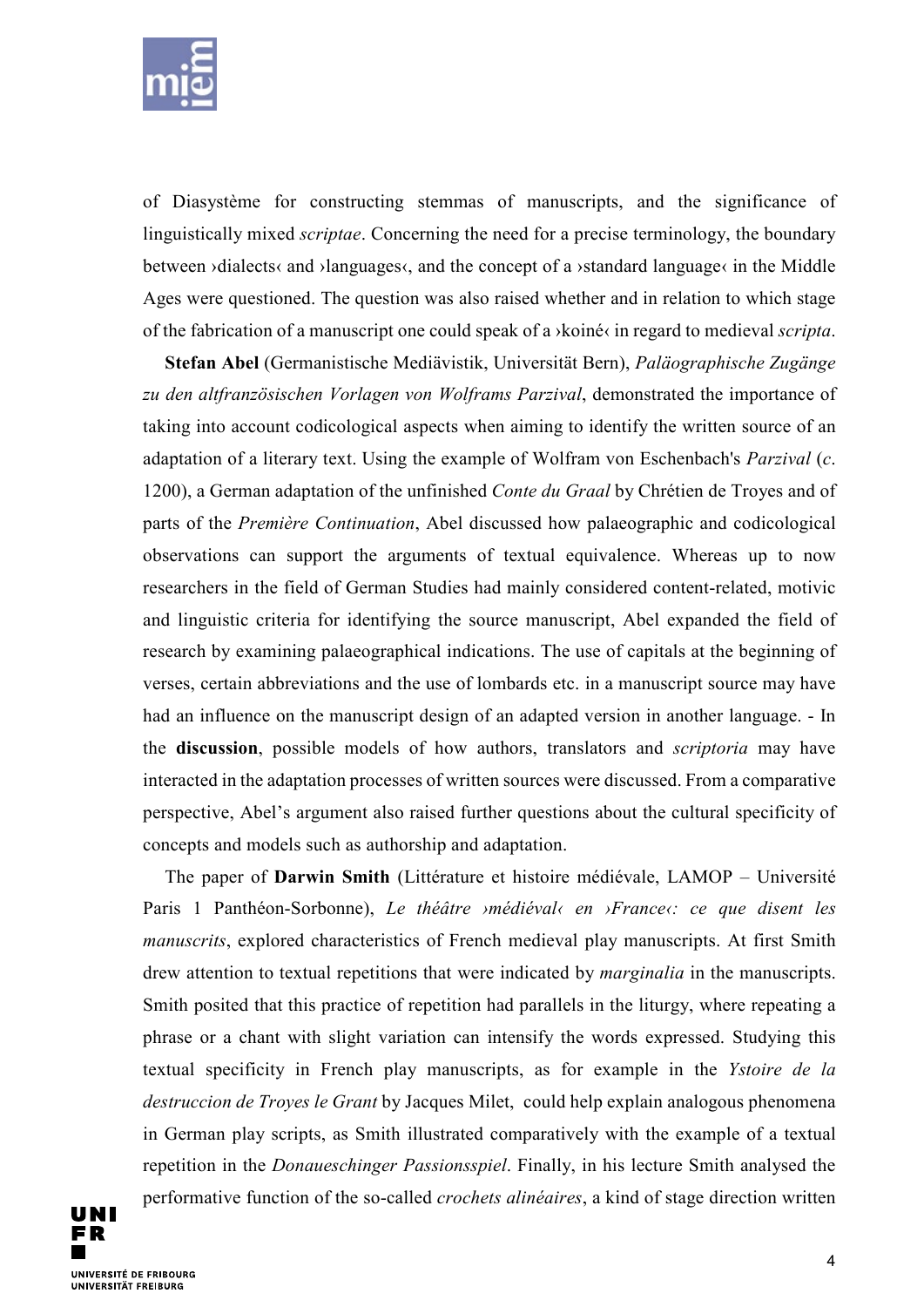

in the margins of some play manuscripts. Drawing on these handwritten signs, Smith discussed the possible import and transfer of a technique of glossing from the domain of learned into the domain of vernacular literature. – In the **discussion** of Smith's paper, the question was raised how a pan-European perspective on plays could make apparent analogous functions of manuscripts: with reference to the only surviving French conductor's book, the *Abrégé* of Mons (Bibliothèque de l'Université de Mons, MS 1086) and its counterpart in a German conductor's manuscript, the *Frankfurter Dirrigierrolle*, is it possible to discern international conventions and traditions for the production of different types of play scripts? The comparative view was also regarded as fruitful insofar as historical sources from different countries can provide information about practices of performance, which were supra-regional.

**Jessica Brantley** (Medieval English, Yale University): *Books of Hours in Comparative Perspective*, outlined in her paper that a comparative consideration of books of hours revealed the limitations of imagining a monolithic pan-European culture. Regarding the multilingual texture of some of the books of hours also makes clear that this cultural archive cannot be carved up simply according to nation or language. As a case-study in intermedial comparison, Brantley examined in her paper a late thirteenth-century book of hours from England, Walters MS W.102, which incorporates texts, images, and written music. With special attention to line-filling images and the complex techniques of *mise-en-page*, Brantley demonstrated how a textual page can become a visual one. A media-comparative approach can therefore reveal that a categorical distinction between the two art forms is impossible to maintain. – Among other aspects, the **discussion** focussed on the role of punctuation and line fillers for interaction with readers and for the vocality of reading aloud, but also on their potentially mnemonic function. Images of instruments within the prayer book might even represent sound. Another question was related to the omnipresence of worldly images in some books of hours, which might indicate that the manuscript offers a co-presence of practices of meditation and practices of devotion.

**William Duba** (Philosophie, Universität Freiburg), *The First Word: Inaugural Speeches in Universities and Mendicant Studia*, engaged with inaugural speeches, the so-called *principia*. This genre of speech is best known for the *principia in theologia*, which constituted the first formal act following the promotion of a Master in theology and marked the beginning of his magisterial lectures on theology, but similar *principia* existed also for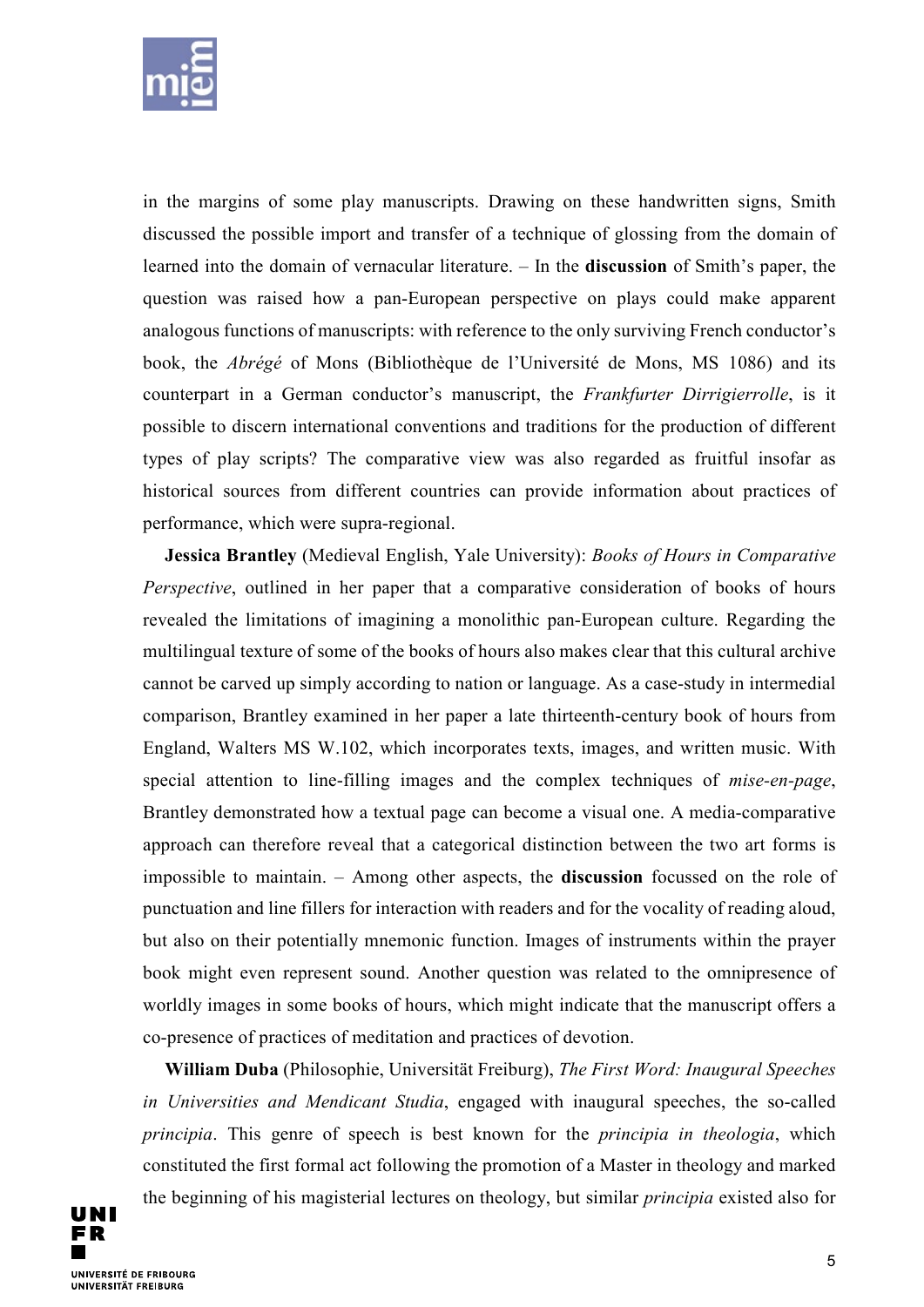

lectures on Peter Lombard's *Sentences*, and they often appeared at the beginning of thirteenth- and fourteenth-century commentaries on the *Sentences*. Since the *Sentences* were taught both at the universities and at the mendicant *studia*, Duba's comparative study of *principia* on the *Sentences* at Paris and in Florence at the time of Dante revealed the different nature of teaching and society in the two centres. The comparative approach, moreover, revealed the inflections in the presentation and teaching of scholastic thought outside the traditional centres of Paris, Oxford, and Bologna, identifying characteristics unique to each milieu. Comparing the speeches of Remigio de Girolami given in Paris and in Florence makes it evident for Duba that the sermons were adapted to the public given. – The **discussion** of Duba's paper focussed on material aspects of the manuscripts and the different kinds of interaction of author and public in the *principia*. It was pointed out that the comparative approach revealed that the textual differences of the *principia* can only hardly serve to extrapolate >national< peculiarities, but could indicate different cultural situations in terms of the degree of conventionality.

**Guillemette Bolens** (Medieval English Literature and Comparative Literature, Université de Genève), *Embodied Cognition, Kinesic Intelligence, and Comparative Literary Analysis in Medieval Studies*, analysed text-image relationships in the Utrecht Psalter (AD 820–835), the Harley Psalter (11<sup>th</sup> c.), the Eadwine Psalter (mid-12<sup>th</sup> c.), and the Great Canterbury Psalter. Based on the premise that neurophysiological cognition is grounded in sensorimotricity, Bollens argued that perceptive simulation has also to be taken into account when interpreting images from former epochs in order to avoid anachronism. According to Bolens, a comparative approach of kinesis in literature and art helps not only address readers' and audiences' cognitive participation, but also account for historical traces of cognitive acts, perceptual simulations, and kinesic intelligence in medieval works. As Bolen demonstrated, attention to the question of perceptual simulations may help our understanding of one strand in the refined pictorial strategies developed by the Carolingian artists of the Utrecht Psalter and the Canterbury artists who responded to their art. Innovative iconographic solutions for the visualization of psalms could therefore be understood as traces of perceptive simulations. – In the **discussion** of Bolens' paper the question was raised as to what other contemporary practices could have influenced the innovative iconographic patterns. It was stated that the text-image-relationship indicates a very precise understanding and a high level of reflection on the text. The pictures were discussed as being at the same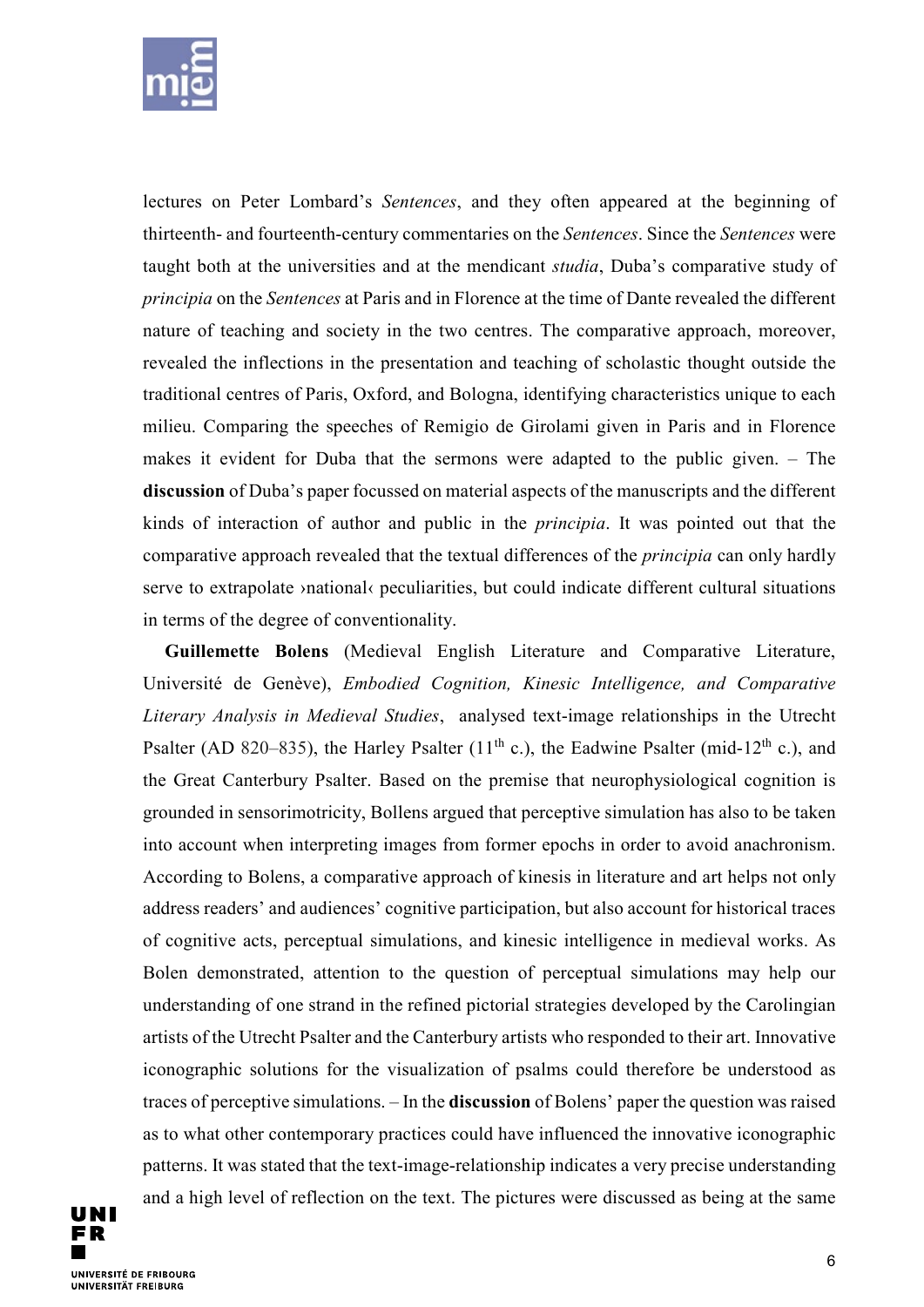

time allegorical exegesis of and commentary on the text. It was generally noted that in order to historicise adequately text-image analysis in a comparative perspective, the interaction of various factors should be taken into account: iconographic influences, pre-texts and anthropological universals.

The question of the significance of anthropological universals for comparative research was also addressed in the evening lecture of **Michael Borgolte** (Geschichtswissenschaft, Humboldt Universität Berlin): *›Das Mittelalter‹ in neuen europäischen und globalen Herausforderungen. Der Vergleich in der Historiographie*. Borgolte surveyed prominent historiographical works of Comparative Studies (among others by Marc Bloch and Otto Hinze) and contrasted their concepts of Comparative Studies with approaches from Literary Studies. Utilizing the example of foundations, Borgolte discussed the specific historical benefits of comparative research, namely the fact that intercultural comparison not only serves to illustrate similarities or irreversible cultural diversity, but also often allows insights about global historical contexts. In conclusion, Borgolte also pointed out both the methodological and practical challenges of his comparative approach compared to more regionally historically oriented or more traditional approaches.

The **Second Section** was devoted to *Comparative Approaches at the Intersection of Latin and Vernacular Languages*. **Hugo Bizzarri** and **Paolo Borsa** opened the section by underlining that there is no other period in literary history where translation has played such an important role, whereby it must be noted that the language of the author, the translator and of the copyist of a text intersect. At the same time, the languages of the medieval period are neither a homogeneous nor a stable language system, which is true of Latin as well. Bizzarri and Borsa also discussed the political relevance of language, recalling the first grammar of a modern European language, published in 1492 by Antonio de Nebrija: The vernacular Castilian grammar was structured after the model of Latin grammars and is therefore an example for the intersection of Latin and vernacular. Borsa and Bizzari explained that at the same time Nebrija's *Gramática de la lengua castellana* serves as an example that language is »a partner of the empire«, insofar as the grammar book imposed the vernacular languages on colonialized peoples. In their Introduction, the co-organisers of the Colloquium also pleaded for a change of focus from researching to teaching Comparative Medieval Literature. Usually restrained by the boundaries of ›national‹ literatures and languages, University curricula often fall short in informing students about Comparative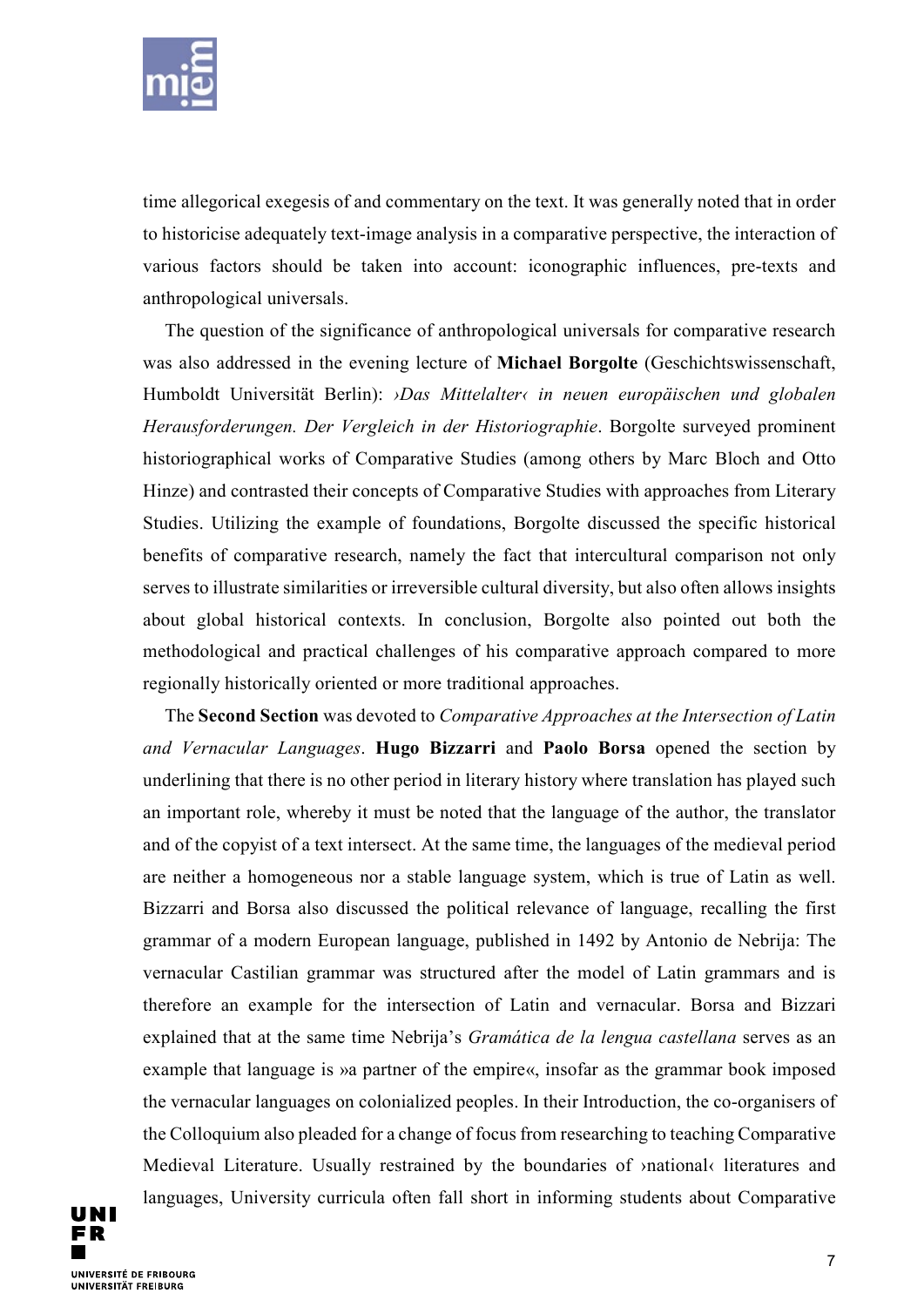

Medieval Literature. This affects the individual disciplines in different ways. For the ›Romanistes‹, for example, the loss of the umbrella of Romance philology is serious: national literatures probably gain in terms of number of students and academic positions, but in the medium and long term the gain is a loss. Borsa and Bizzari concluded that curricula that involve the integration of different languages, literatures and disciplines, and that provide students with the indispensable tools, also in terms of the historical and cultural contextualisation of literary phenomena, for perfectly informed comparative activities, in the long term would also have an important impact on societies.

**Johannes Bartuschat** (Italienische Sprache und Literatur, Universität Zürich), dedicated his paper to an enormously successful historiographical text: *Lire, traduire et réécrire les historiens romains entre le XIIIe siècle et le XIVe siècle: Li Fet des Romains en France et en Italie.* He elaborated in particular how different cultures saw themselves in the mirror of Roman history. Italian translations of the French *Faits*, which are based on a Latin source, were very numerous, but vary greatly in length and content, so that in the end none reproduces the French version completely. In his paper Bertuschat demonstrated that, in choosing a comparative approach, a continuum between faithful translation and rewriting has to be taken into account and scaled, and also a great fluidity between different categories of appropriation of a source model. – The **discussion** focussed on the question of whether, in the process of vulgarization of knowledge, a translation or adaptation could also serve as a reflection of the political system, for example concerning military and political vocabulary; this question assumes particular importance in the context of the Angevin court. It was also asked whether it was possible to determine the concrete influence of an adaptation in regard to the knowledge of Latin terms of political concepts, since the Italian translations are based not on Latin but on French models. The discussion also touched on possible different reception interests, which could be political-ideological, but also epicentertaining: reception interests might also have been different depending to the geographical distribution (e.g. the manuscripts of the Tuscany).

**Elizabeth Tyler** (Medieval English Literature, University of York): *Entanglements: Vernacular Literary Cultures in the Latin West (c.350–c.1150)* presented in her paper part of a collaborative project in which she investigates the vernacular literary cultures of Latin Europe from late Antiquity to the twelth century as interconnected elite phenomena rather than as the beginning of national literatures. Therefore, Tyler pleads for research that is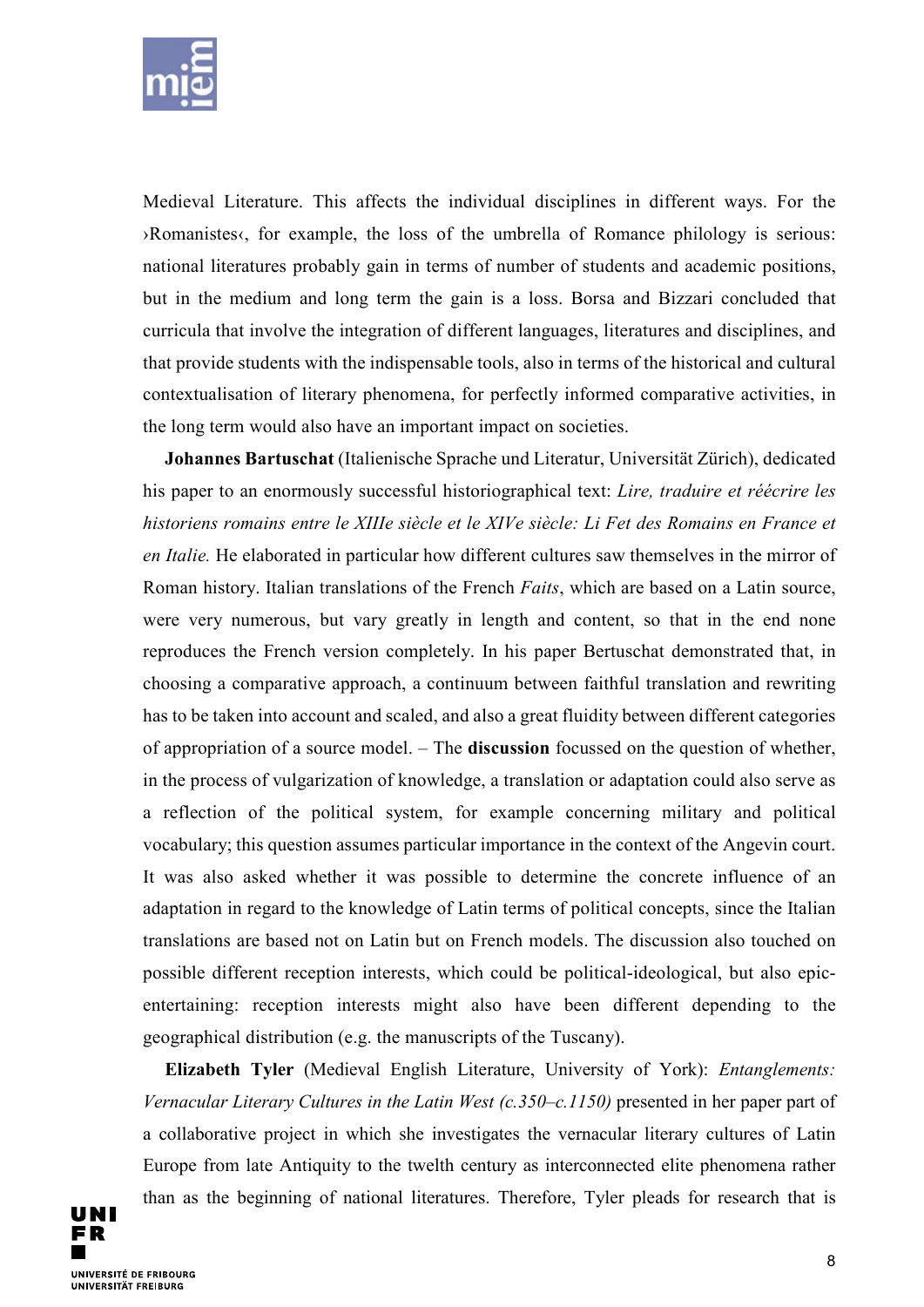

irrespective of what have become modern national boundaries, but situates the texts in the political context of their transmission: By choosing an ›entangled‹ approach, regarding the process of vernacularization as a series of dynamic, contingent, non-linear interactions, she also situates Europe within wider geographical horizons. In a series of detailed text analyses, e.g. of Otfried's *Evangelienbuch*, *Eulalie* and the *Ludwigslied*, Tyler demonstrated that entanglement is a structural feature of the writing of vernaculars in the Early and Central Middle Ages. – The **discussion** deepened various issues raised in the paper, such as the historical validity of various linguistic or political concepts like ›Old High German‹ or the medieval notion of ›England‹. Furthermore, the comparability to other entangled texts was discussed, such as *Beowulf, Waltharius*, or the *Strassburg Oaths.* Another focus in the discussion was the relationship of dependence and of independence of *translatio imperii* and *translatio studii* in the Early Middle Ages.

**Rossana Guglielmetti** (Letteratura latina medievale e umanistica, Università degli Studi di Milano): *La Navigatio Brendani et ses versions vernaculaires: les frontières nébuleuses entre tradition et remaniement*, demonstrated in her paper the complex textual history of the widely disseminated legend of Saint Brendan. For Guglielmetti it often seems impossible to describe the cultural profile of a certain translator, since each new version of the Brendan legend represents a fusion of both tradition and innovation, and because of the difficulty in discerning in which phase of an adaptation process, and by whom, additions were made. Moreover, polygenetic textual histories must also be taken into account, considering the existence of clear similarities between some Italian and some German versions which cannot be traced back to a common Latin source. Guglielmetti considered also what the aim and form of a critical edition should be from a comparative point of view. – In the **discussion** the question was raised of the quantitative proportions in which the different vernacular traditions were transmitted, and how the differences were to be explained. The paper's example of a Pisan translation that was influenced by a French version also raised some interest in the discussion. Moreover, it became apparent that influences from other Latin works (e.g. geographical, legendary works) and the survival of the ›matiére de Brendan‹ in hagiography might be worth further investigation from a comparative perspective.

**Christian Høgel** (Byzantine Literature, Syddansk Universitet), in his paper *The Rise and Reappearance of Greek as an Imperial Language – and as Model for Latin*, proposed to write

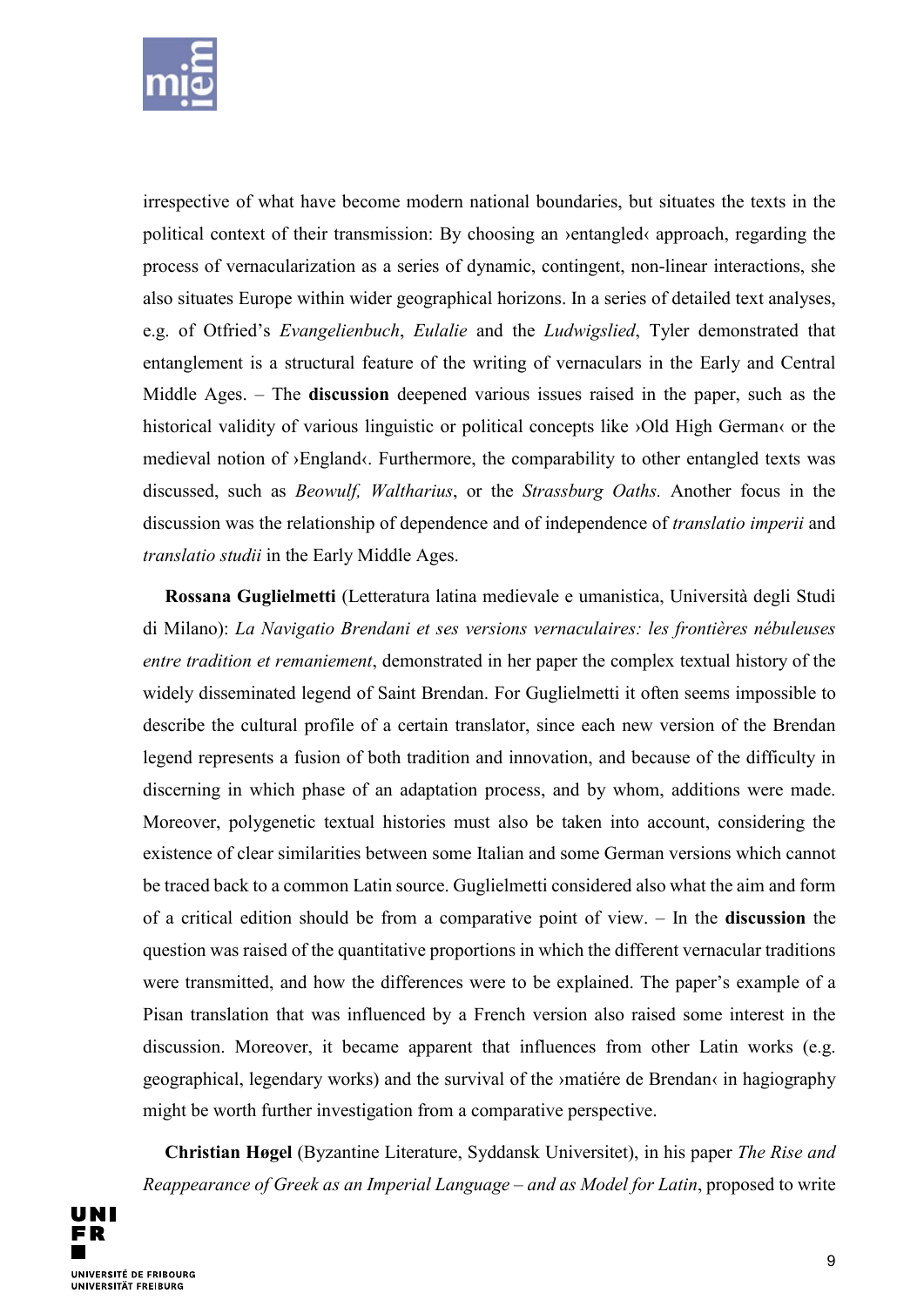

a history of language by using an approach different from traditional ones. Høgel focussed especially on the status of an imperial language and its ability to live beyond the time of the empire. In his sense, an imperial language gains this status by canonization and through its use for acts and texts of self-representation of an empire. Moreover, for Høgel it is typical that new imperial languages often rise on the model of other ones. Høgel also proposed a differentiation between an imperial language and a ›secondary imperial language‹, which he illustrated with the example of ancient Greek. Furthermore, Høgel formulated a historized definition of the concept ›World Literature‹, which applied to the Middle Ages in the sense of literature that is translated from one imperial language to another. Using the example of ›Balaam and Josaphat‹, Høgel defined World Literature in critical discussion with the definitions of David Damrosch, Mads Rosendahl Thomsen, Alexander Beecroft and others as ›trans-imperial literature‹. – In the **discussion** the concept of ›empire‹ was discussed, and also the implications of the centrality of power for cultural processes. The temporal and procedural dimensions of an empire attracted much attention in the discussion. The paper also elicited the question of how to study literary transfer between cultural borders that are not also political borders. In engaging with the proposed definition of World Literature, the mechanisms and power structures and also the qualities necessary for a text to become trans-imperial were being discussed.

The **First Round Table**, which took place at the end of the second day, picked up on various aspects of the first two sections of the Colloquium and discussed overarching questions, subjects, and hypotheses. **Carmen Cardelle de Hartmann** (Lateinische Philologie des Mittelalters, Universität Zürich), **Cédric Giraud** (Langue et littérature latines médiévales, Université de Genève), and **Karin Schlapbach** (Klassische Philologie, Universität Freiburg) gave short keynote speeches which were followed by a discussion with the audience. The Round Table touched among others on the following three focal points: the status of Latin, the concept of ›culture‹, and the notion of ›Comparative Literature‹. *1) The status of Latin*: Under discussion was the applicability of the concept >Hiéroglossie(to compare the relations between Latin and vernacular languages in relation to ›entanglements‹ and imperialism. Techniques and functions of auto-representation of Latin, which was both a transnational and transethnic language, but also a regional language, were also investigated. Translations were to be examined and located within the spectrum of appropriation and assimilation. Also under discussion was a comparison with the present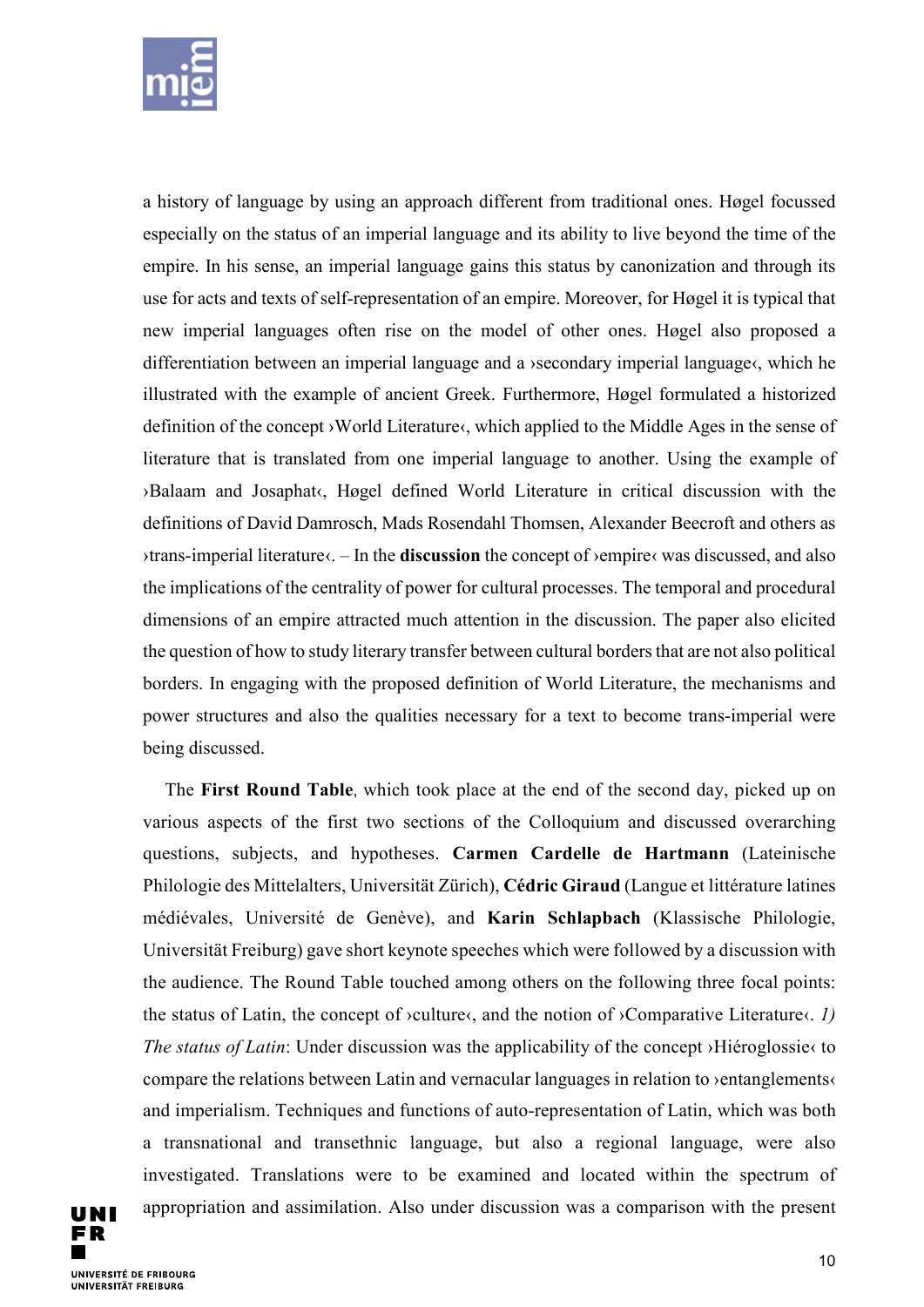

time, in which English is predominant and under certain conditions triggers countermovements against this form of cultural dominance. It was also discussed what consequences result for Comparative Studies from the fact that the diffusion of Latin texts changed decisively in the age of printing; moreover, bookhistorical aspects should to be taken into account when discussing the relations between Latin and vernaculars. *2.) The concept of >culture(*: The discussion focussed on the differentiation of cultures and languages. With which categories can we distinguish cultures within a language, which would form the basis of a comparative approach within a speech community? Also, it was stated that the understanding of ›Latin cultures‹ is to be distinguished from ›Latin literary traditions‹. What could be the task of Medieval Comparative Studies here: Is the comparison of a classical Latin text with a medieval Latin text part of Comparative Studies? *3.) The notion of ›Comparative Studies‹*: It was stated that not every comparison is ›comparative‹, even if a special feature of Medieval Studies is precisely that it has a very capacious understanding of what >literature< is, and has also a strong tradition in interdisciplinarity. Extending Comparative Studies to other intermedial studies in the fields such as music, visual arts, theatre, etc. could thus tie in with already established medievalist traditions and practices, but it would have to be considered whether a limitation to one terrain or to central points of comparative work would have to be a premise. The question that then arises is: What is the conceptual distinction between interdisciplinarity, history of reception and Comparative Studies? The question of whether literature can be regarded as a system at all (in the sense of Claudio Guillén) also proved worthy of discussion. One task would be to differentiate what is (or should remain) actually incommensurable, because the first step of comparing is to make things comparable. It was stated that the principle of comparison does not define the criteria of its possibilities; they depend on the functions and aims of the comparison. Medieval Comparative Studies should be aware that they build a bridge by comparing or neglect connections by not comparing. At the end of the First Round Table, the participants reflected on the multilinguism of the ongoing discussion itself, that made evident how the use of different terminologies can invoke different intellectual worlds. It was stated that the different approaches resulted from the different subjects as well as from the different disciplinary traditions. The discussion led to the question of how and under what circumstances different methods could be combined in the future.

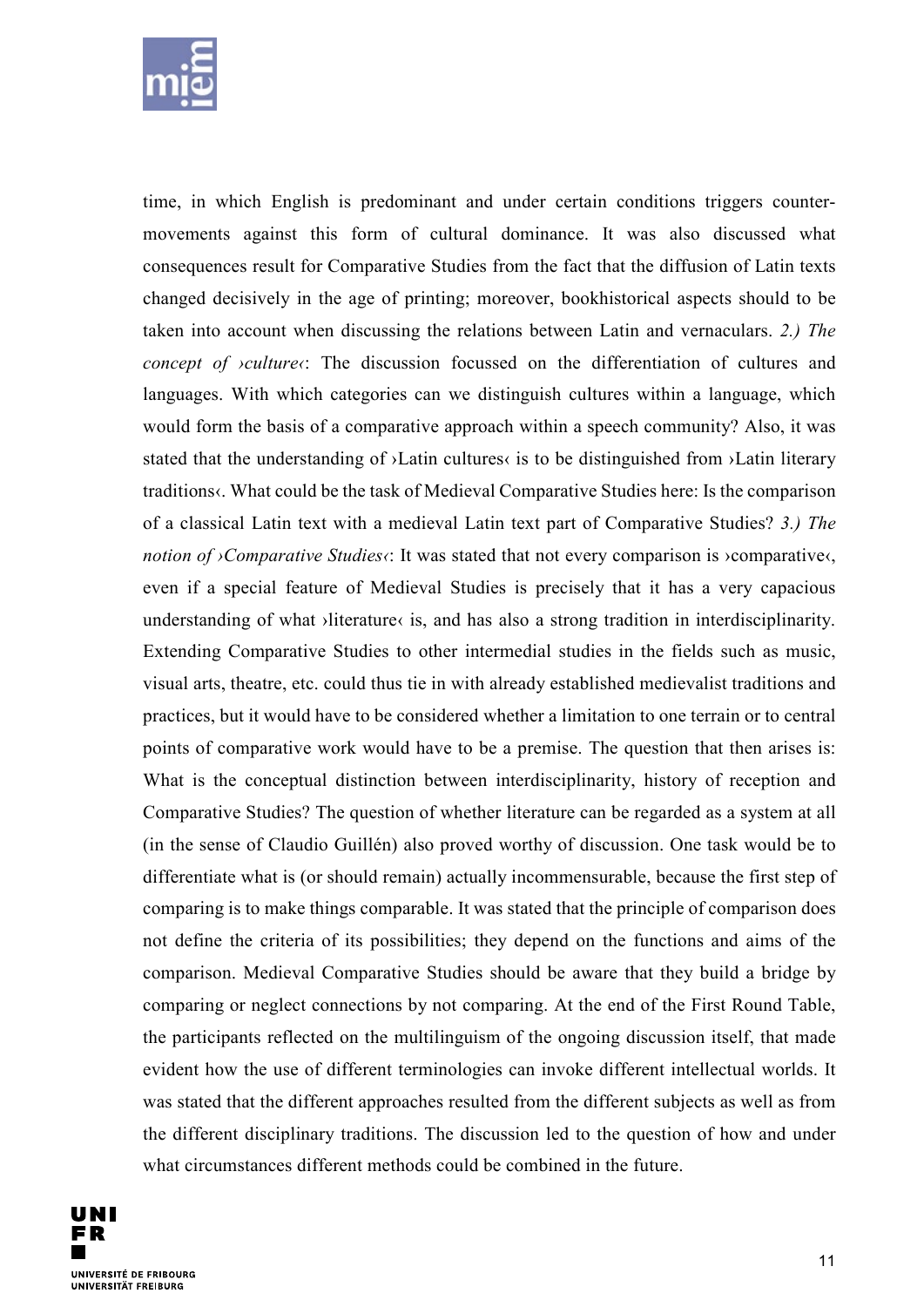

The **Third Section**, entitled *Comparative Medieval Studies in the Twenty-First Century: Tasks and Visions*, was opened by a short introduction by **Elisabeth Dutton** and **Cornelia Herberichs**. They pointed out that for them the aim of the Colloquium could not be to define a unique methodology of Comparative Literature, but rather to ask what relevance the research results of medievalists have beyond their own discipline. When scholars examine texts and literature across language and cultural boundaries, they make a number of preliminary decisions about what distinguishes between two cultures, be it language, religion, learning. These preliminary decisions need to be discussed in an interdisciplinary approach. Herberichs and Dutton reflected on the possibility of articulating common interests across different disciplines by using shared terminologies. One of the difficulties would lie in the fact that this would need to happen without neglecting traditional disciplinary identities, which would nevertheless would stay important and meaningful for university structures as also for student formation, research and school teaching.

**Andreas Kablitz** (Romanistik/Komparatistik, Universität zu Köln) and **Maximilian Benz** (Germanistische Mediävistik, Universität Bielefeld), in their paper *Der fremde Text. Zur kulturgenerierenden Leistung der Rezeption biblischer Texte als Grundlegung mittelalterlicher Kultur*, outlined a research program that conceived of the Middle Ages not in terms of a replacement of the ancient culture, but as the product of a symbiosis. From this perspective, Christian theology appears to be an adaptation of biblical tenets to the philosophical thinking of antiquity and vice versa. For Kablitz and Benz, this dialectic continues to be valid today. They differentiated various effects of this symbiosis by offering two case studies, one of the medieval receptions of the *Barlaam und Josaphat*-legend and another of Dante's *Divina Commedia*. Both speakers moreover challenged the concept of Renaissance (also in the plural: Renaissances), identifying it as one-sided and not adequately accounting to historical complexities. – The **discussion** raised questions about the similarities and differences between the two case studies in relation to the paper's main thesis of intercultural symbiosis. Turning attention to the Reformation, it was moreover discussed whether Protestant theology tends to disintegrate this symbiosis. The analysis of the concept of ›Renaissance‹ was deepened in the discussion by considering in what respects the shifts in the eleventh and twelfth centuries raise the problem of periodisation respectively. Finally, a proposal was formulated to distinguish in a comparative perspective the biblical text in the Western world from its counterpart in the Orthodox world.

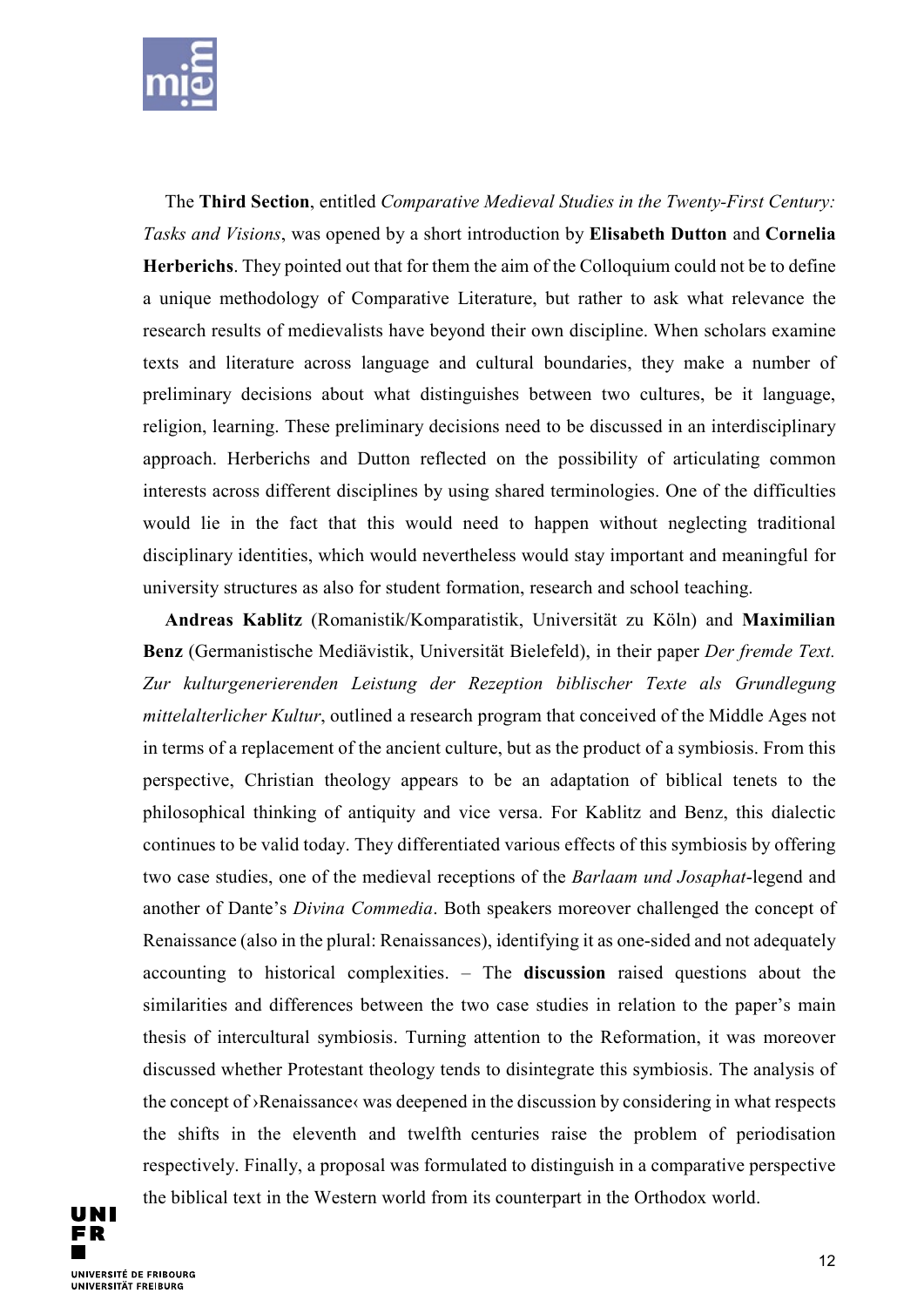

**Jan-Dirk Müller** (Germanistische Mediävistik, Ludwig-Maximilians-Universität München): *Der fehlende Urtext*, threw new light on the specifics of literary transmission in a transitional phase between orality and literality with the example of the *Nibelungenlied*. Developing details of his current research project, he demonstrated, by analysing the entire manuscript transmission including the fragments of this heroic epic, that already at an early stage textual stability on the level of the plot structure contrasted with a great variance on the level of the concrete wording of the text. Müller emphasised that general structural conditions had to be taken into account, to which literary texts in different languages and in different cultures are subject in certain historical phases, and which can only be described and explained comparatively. With reference to Greek, Indian, Jewish, and Egyptian literatures, Müller proved that surprising parallels exist with the evidence of the transmission of German heroic epic, insofar as oral and written practices intersect in each case. With his conclusion that textual variance need not be the result of oral performance, he decisively turned away from models of literary transmission that have hitherto been unquestioned. For Müller, Comparative Literature Studies has among others the task of lining up similar literary or cultural phenomena at different historical times or from different geographical regions, and studying the premises of their parallels. The **discussion** of the paper opened up a series of reflections on the semantic dimensions of textual variance and on the temporal extension of its occurrences. It was stated that stabilisation processes, like the stabilisation of the *Nibelungenlied* from the fourteenth century onwards, allowed informative insights into the historical contexts of text transmission. The paper elicited also the question about the augmentation of epic texts due to knowledge of oral sagas, especially in late medieval manuscripts. The discussion also picked up on the specificities of the transmission of heroic epic, the oral poetry formulaic tradition, and cultural differences of writing, with the example of Italian, where the occurrence of literality is different to German speaking regions, and with reference to the *Chanson de Roland*.

The paper of **Victor Millet** (Filología Alemana, Universidade de Santiago de Compostela): *Chrétien de Troyes and Hartmann von Aue. A special relation revisited*, was devoted to the second Arthurian novel of Chrétien, *Yvain*, and its German adaptation. For Millet, the case of Hartmann's adaptation of this early Arthurian novel poses special problems for comparatistic research insofar as the two authors are close in time and place, and have a similar audience. Millet problematized in a critical overview terms and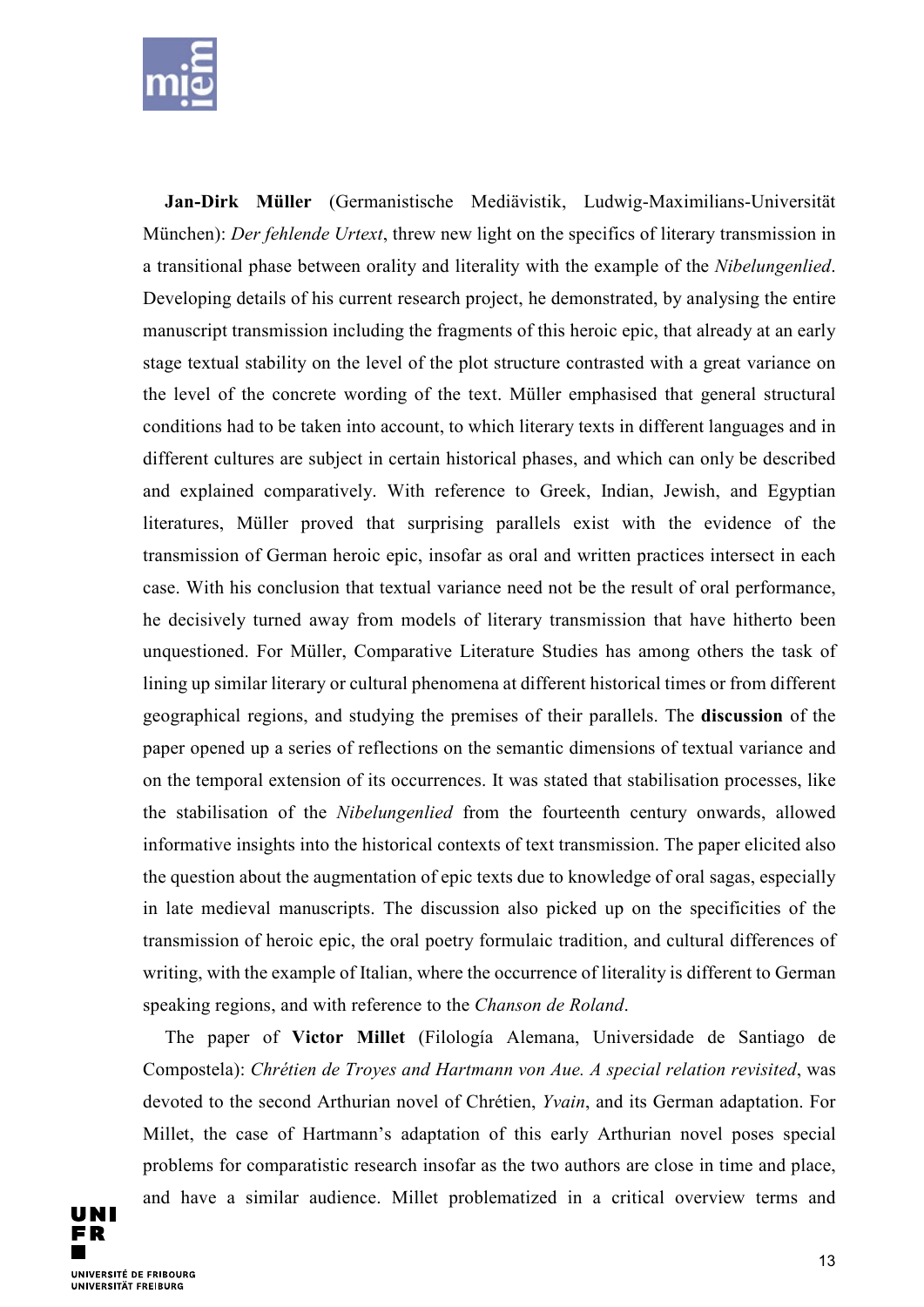

interpretations used by former research, such as the term *adaptation courtoise*, and the concept of ›irony‹. For Millet the comedic structure of the *Yvain* seems to be a core element for interpreting the story correctly. Since irony also characterizes Hartmann's text, to Millet this is a clear sign of his kindred understanding of Chrétien's literary strategy. The aporetic juxtaposition of love and chivalry, Millet suggested, is not solved in the two novels, but simply mitigated by the humorous tone, yet with partly different strategies. The **discussion** of the paper focussed among others on the cultural conditions to produce and to recognize irony. From the point of view of a foreign culture or from a certain historical distance, it appeared debatable how irony can be analytically studied. Moreover, linguistic irony could not always be transposed into another language. Other points in the discussion were the literary negotiations of the problem of integrating an individual into society, which was also a crucial subject of both *Iwein*-novels. Finally the question was discussed how to identify the concrete manuscript source of Hartmann, in order to be able to judge his handling of Chrétien's text adequately from a comparative perspective.

**Michele Bacci** (Kunstgeschichte des Mittelalters, Universität Freiburg): *Comparative Perspectives on Medieval Arts: Limits and Advantages*, made the point that, given the interconnectedness of artworks with each other, many traditional methodologies of art history, like those of Bernard Berenson or Erwin Panofsky, are distinctively comparative. Recent scholarship, according to Bacci, tries to understand art in a global perspective, and he outlined two methods prevailing in the current discourse. The one compares pre-modern artistic phenomena on a world scale even when they are mutually unrelated, in order to work out new interpretive frameworks; the other is interested in verifiable facts of interaction and mutual interchange of different cultures. In his case study, Bacci explored the limits and advantages of the two perspectives by comparing townscapes, architectures and artworks of the two cities Toledo and Famagusta. Both places were at the time meeting points of multicultural networks, and were home to a composite population, different languages, rites and beliefs. Bacci demonstrated that between the two cities parallel developments can be supposed that were independent from each other as well as developments due to direct connections; the paper showed therefore that art history should not regard the two possibilities as alternatives, but face the complexity of the issue of Comparative Art Studies. Based on some of the concepts the paper touched upon, the **discussion** raised questions about spatial concepts like *>centre*< vs. *>periphery*<. But other terms and metaphors which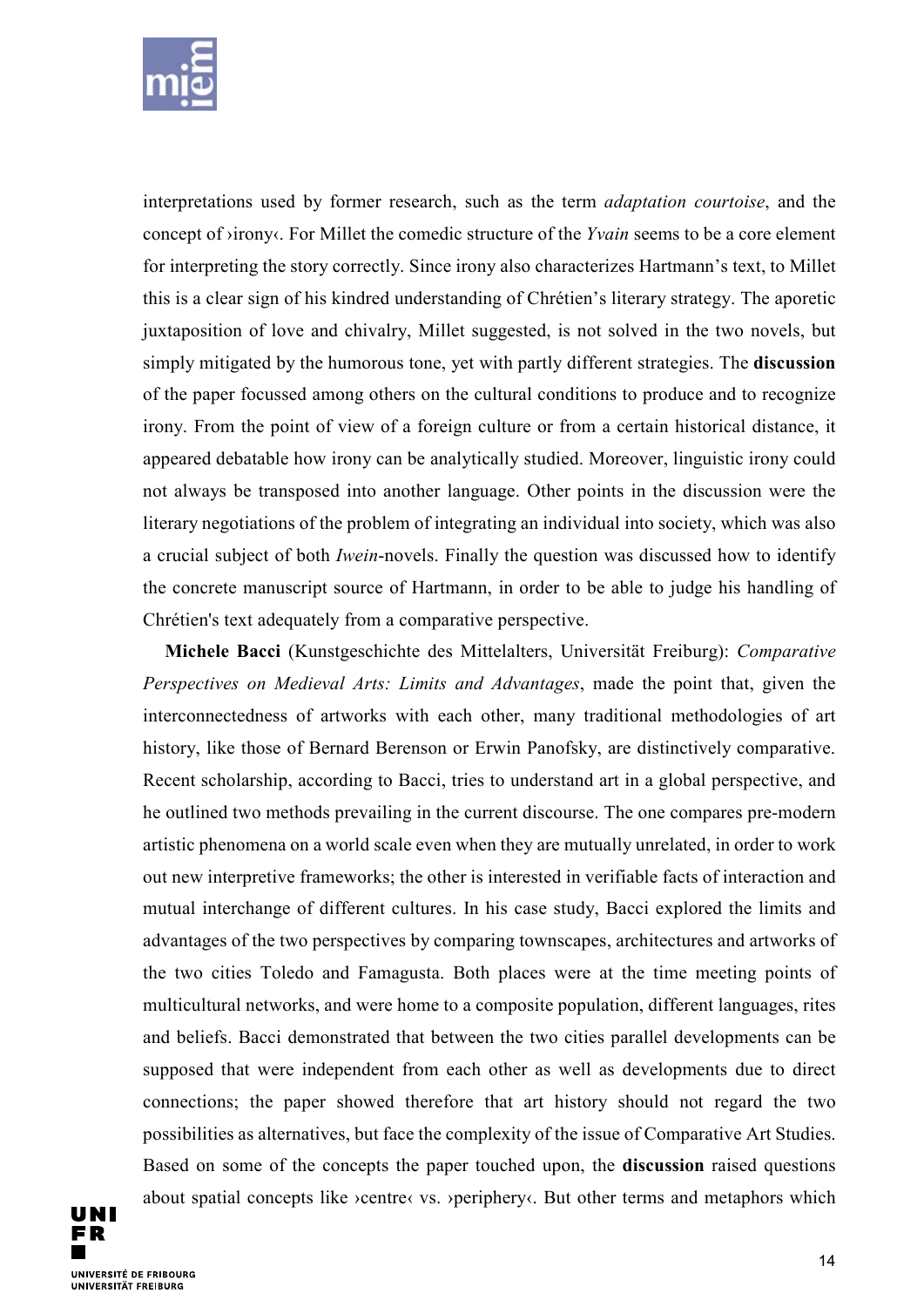

art history traditionally uses to work comparatively were also discussed: The concept of ›rhizomatic‹ structures, as well as metaphors such as ›influence‹, ›translation‹, ›adaptation‹, ›appropriation‹, ›transformation‹, ›recreation‹. Questions of the impact of geographical conditions on similarities and differences of artistic styles were also deepened in the discussion. It was stated that parallels can be evidence of the fact that similar aesthetic answers could be given to similar questions and needs.

**Rüdiger Zymner** (Allgemeine Literaturwissenschaft, Bergische Universität Wuppertal): *Mediävale Weltliteratur*, argued that the role of the concept of >World Literature< is central to Comparative Studies dealing with modern literature. Approaching the question of ›Paradigms and Perspectives of Comparative Medieval Literature‹ from a point of view of the ›Allgemeine und Vergleichende Literaturwissenschaft‹ which is mainly occupied with modern literature, he pondered in what way one could speak of a medieval ›World Literature . Zymner emphasised the great importance of comparative perspectives for Medieval Studies, and underlined and illustrated that it would be worthwhile to extend these studies to non-European contexts. Moreover, Zymner pleaded for a concept of Comparative Medieval Studies that must not be reduced to a science of comparison, but to reflect on general principles of literature. In the **discussion** the medieval concept of ›literature‹ was contrasted with the modern concept of literature. It was also discussed whether the models of medieval World Literature and modern World Literature were commensurable.

**Sabine Haupt** (Allgemeine und Vergleichende Literaturwissenschaft, Universität Freiburg): *Kanon und Kanonen. Vom Politischen (in) der Komparatistik. Oder: Warum die moderne Komparatistik lieber aus- als vergleicht*, opened her paper with a differentiation between different types of comparison: the inductive and the deductive comparison. After an overview of different models of Comparative Literature, she contrasted theories of the universality of comparability with models of incommensurability and alterity. She emphasised that the method of comparison creates its object, and that Comparative Literature and Cultural Studies scholars are not neutral observers of objectively existing relations. The etymological relationship between  $\alpha$  and  $\alpha$  and  $\alpha$  annons illustrates for Haupt the reality of the book trade, namely that market, might and manner are linked together. This alliance of political and cultural hegemony should be overridden by modern Comparative Studies, according to Haupt, by balancing (»ausgleichen«) rather than merely comparing (»vergleichen«). In view of the practical limits already imposed by the limited linguistic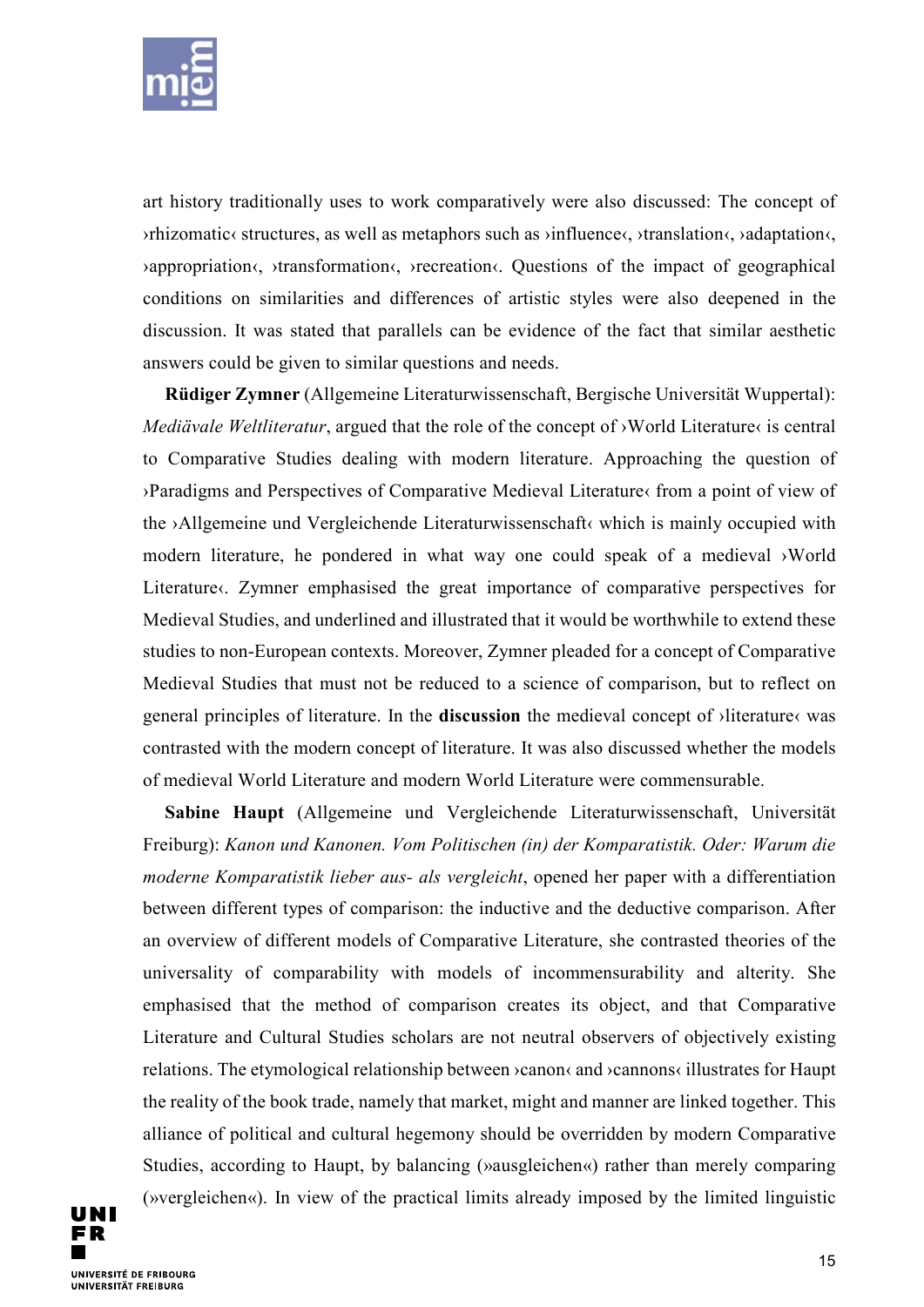

competence of each scholar, Haupt stated that a truly ›balanced‹ Comparative Literature cannot be achieved, but at least a counterweight should be set by following the principle of mindfulness. **Discussion:** Questions were asked concerning the valuations implied by the different types of comparisons, which were defined by Haupt. The possibilities of allowing ›mindfulness‹ (›Achtsamkeit‹) to prevail were discussed in the context of school and university teaching. It was also asked whether ›ausgleichen‹ could also lead to ›levelling‹, in a negative sense. Hegemonies that arise through translations were also discussed. In view of the utopian aspect of ›Ausgleich‹ through Comparative Studies, the proposal was discussed whether this concept might not be able do justice to literature in reality, but at least express a researcher's perspective and vision.

The **Second Round Table** closed the last section and provided also the occasion to look back at the conference as a whole. The participants **Jens Herlth** (Slavistik, Universität Freiburg), **Lars Boje Mortensen** (Ancient and Medieval Cultural History, University of Southern Denmark), and **Michael Stolz** (Germanistische Mediävistik, Universität Bern) gave short input statements that led to a discussion open to the floor. Among others three subjects were treated in the Round table: Methodology, Institutionality, and Political aspects of a Medieval Comparative Literature, past and present. *1.) Methodology*: The discussion began with the observation that two basic motivations for Comparative Studies generally could be distinguished: Either researchers conduct groundwork from which they formulate a research question that extends beyond a single field or philology, or researchers are engaged with a general problem or hypothesis and draw in comparative material. The motivation will influence the choice of methodology, and, closely related to this, the choice of terminology. The participants stated that a plenitude of metaphors have been used during the Colloquium, and the advantages and disadvantages of some of them were discussed, like ›connection‹ vs. ›entangelment‹, ›transfer‹ vs. ›translation‹, ›rhizom‹ and ›paradigm‹. It was highlighted that every metaphor used makes a researcher or student of Comparative Studies see and interpret things differently. It was stated that scientific research cannot do without metaphors, but all kind of studies, perhaps especially Cultural Studies, had to be aware that their view is shaped by them. In this context it was seen as significant that the metaphor of  $\phi$ influence $\phi$  had been used extremely sparingly at the Fribourg Colloquium. For the participants in the discussion, this was an indication that nowadays Comparative Studies use a different language. There was a consensus that because of the differences of motivations,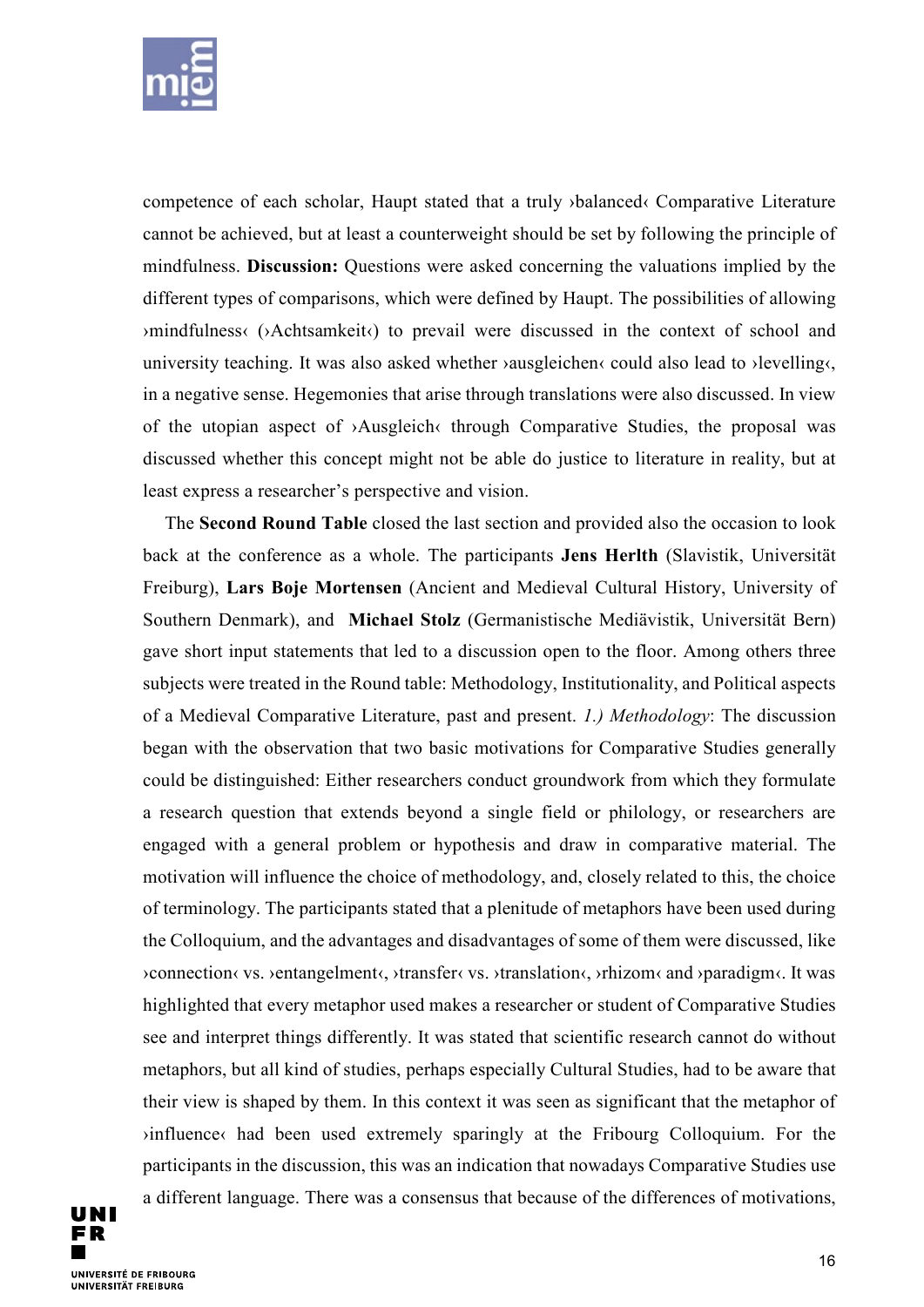

cognitive interests, subjects and cases no single methodology should be dominant for Comparative literature as a whole, and that Comparative Medieval Studies should also shape the discipline General Literary Studies*.* 2.) *Institutionality*: The discussion touched on the given academic reality, where course schemes often do not allow the teaching of Medieval Studies as Comparative. The circumstances under which a Comparative approach would be reasonable in language teachers was also debated. Furthermore, for the formation of future University teachers it is crucial to train specialists in one field, in order to avoid superficiality. It was agreed that interdisciplinarity had to be distinguished from transdisciplinarity. It was also stated that in order to compare methodological practices it is important to understand the ›thought style‹ (›Denkstil‹, cf. Ludwig Fleck) of other disciplines. It was stated that the situation for Medieval Studies at universities is very different in different countries, and that this should be taken into account in the planning of international networks on Comparative Medieval Literature. 3.) *Political aspects of a Medieval Comparative Literature, past and present*: The question was raised as to what Medieval Studies could learn from research history like the work of Ernst Robert Curtius, who wanted to move Comparative Literature to General Literature Studies by employing the concept of >Topoi<, which was incited by Aby Warburg's >Pathosformel<. It was stated that Curtius' book bears the mark of its own time of conflict in World War II; nowadays, since contemporary challenges are global in nature, researchers tend to aim at a global literature. The contribution of a Medieval Comparative Studies to this goal could be to provide anthropological insights. It was stated that there were also risks when the Middle Ages serve (or are misrepresented) in Reenactments and so-called ›revivals‹ of the Middle Ages. There is a special risk in national and political contexts: Postcolonial Studies are in this context a very important source of inspiration for medievalists, but can also serve tendencies towards nationalism through retrospective national projections. It would therefore be important for medievalists to present the Middle Ages as complex, polyglot, polycultural, and polyreligious. In doing so, in contrast to current trends in Comparative Studies concerned with modern literature, it is debatable if it is indeed always important to stress the globality of the Middle Ages. It was stated that Europe (in the wider, medieval sense of  $\rightarrow$  Europe $\left\langle \right\rangle$  is and has always been a legitimate subject of Medieval Comparative Studies. It was asked whether medievalists sometimes lack sufficient self-confidence in describing the Middle Ages in all its peculiarities and complexities, and tend to take a